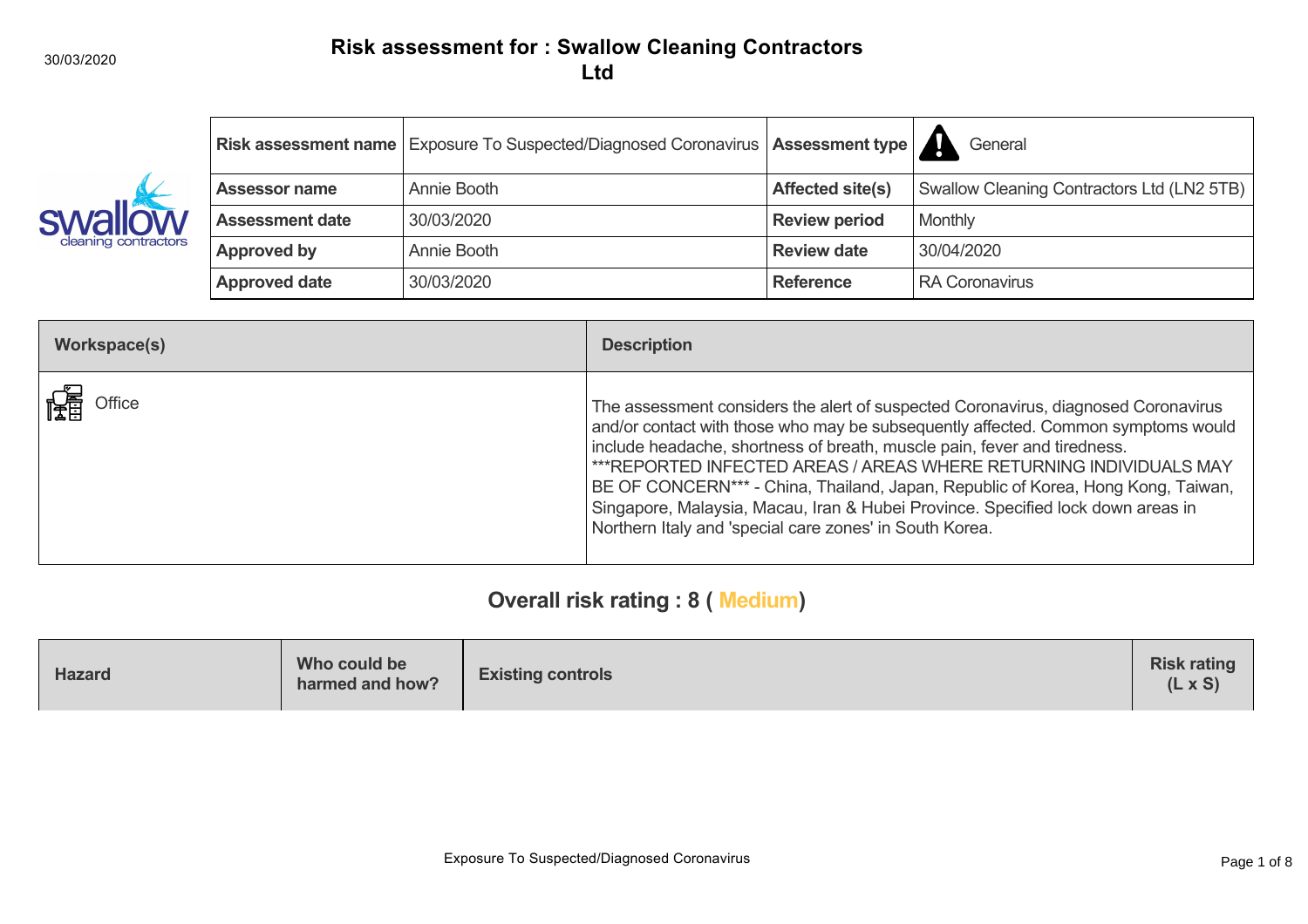30/03/2020

| COVID-19 (Coronavirus<br>Infection)<br>Risk of ill health due to<br>exposure to the COVID-19<br>(Coronavirus)                                                 | All staff, visitors | <b>Good Hand Washing/Hygiene</b><br><b>Procedures Observed</b><br>Good hand washing procedures<br>observed to reduce the risk of<br>skin disorders and promote good<br>hygiene<br><b>Social Distancing</b><br>Avoid gatherings, non-essential<br>use of public transport, work from<br>home, keep 2 metres apart | $\frac{1}{2}$           | PPE Issued, Worn & Kept In<br><b>Good Condition</b><br>PPE Issued, Worn & Kept In<br><b>Good Condition</b> | 2x4<br><b>Medium</b> |
|---------------------------------------------------------------------------------------------------------------------------------------------------------------|---------------------|------------------------------------------------------------------------------------------------------------------------------------------------------------------------------------------------------------------------------------------------------------------------------------------------------------------|-------------------------|------------------------------------------------------------------------------------------------------------|----------------------|
| <b>Contaminated Work Surfaces</b><br>(Infection)<br>Risk of ill health/disease/death<br>due to exposure to infectious<br>agents/pathogens on work<br>surfaces | All staff           | <b>Good Hand Washing/Hygiene</b><br><b>Procedures Observed</b><br>Good hand washing procedures<br>observed to reduce the risk of<br>skin disorders and promote good<br>hygiene                                                                                                                                   | $\frac{\Theta}{\Omega}$ | PPE Issued, Worn & Kept In<br><b>Good Condition</b><br>PPE Issued, Worn & Kept In<br><b>Good Condition</b> | 3x4<br>High          |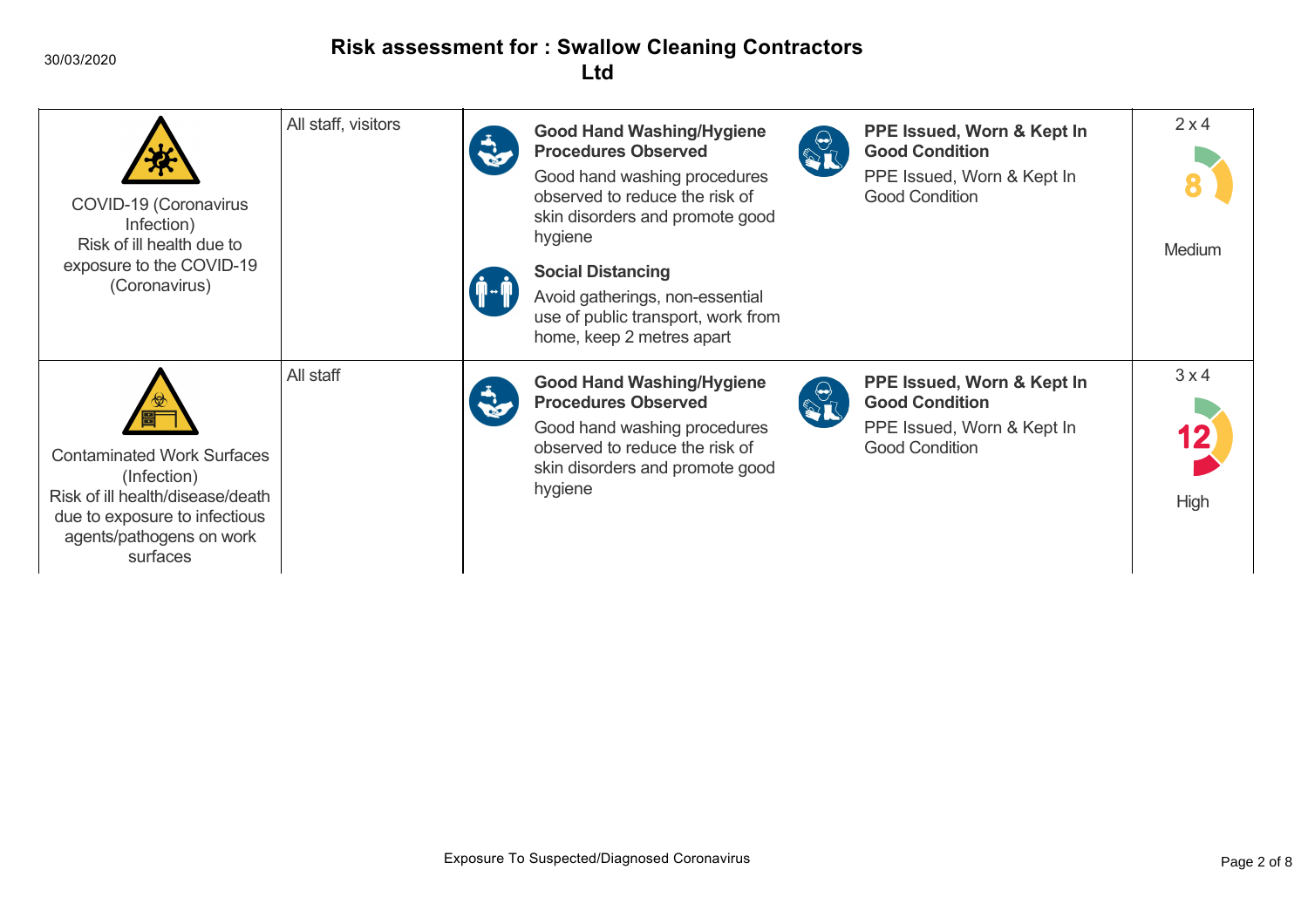| <b>Hazard</b>                                                                                                                                                                         | Who could be<br>harmed and how?                                                                                                                                                                       | <b>Existing controls</b>                                                                                                                                                                                                                                                                                                                                                                                                                                                                                                                                                                                                                                                                                   | <b>Risk rating</b><br>$(L \times S)$ |
|---------------------------------------------------------------------------------------------------------------------------------------------------------------------------------------|-------------------------------------------------------------------------------------------------------------------------------------------------------------------------------------------------------|------------------------------------------------------------------------------------------------------------------------------------------------------------------------------------------------------------------------------------------------------------------------------------------------------------------------------------------------------------------------------------------------------------------------------------------------------------------------------------------------------------------------------------------------------------------------------------------------------------------------------------------------------------------------------------------------------------|--------------------------------------|
| Coughing / sneezing<br>individuals.<br>Coronavirus reportedly spread<br>through exposure to or contact<br>with cough droplets. Suspected<br>contact may bring on related<br>symptoms. | All staff, Members of<br>the public, visitors<br>How?<br>Contact with cough<br>droplets could lead to<br>Coronavirus<br>symptoms, such as<br>shortness of breath,<br>coughing or high<br>temperature. | <b>Good Hand Washing/Hygiene</b><br>Communication.<br><b>REA</b><br><b>Procedures Observed</b><br>Should individuals display or<br>witness anyone with potential<br>Good hand washing procedures<br>observed to reduce the risk of<br>symptoms they should come<br>forward and make the correct<br>skin disorders and promote good<br>person(s) aware immediately.<br>hygiene<br><b>Information on Coronavirus</b><br>PPE provided worn.<br>$\frac{1}{2}$<br>鼎<br>communicated amongst all<br>Any PPE provided should be<br>staff.<br>worn as stated within the<br>Communicate information on<br>procedure and disposed of<br>Coronavirus using official medical<br>correctly.<br>and government guidance. | $2 \times 3$<br>Medium               |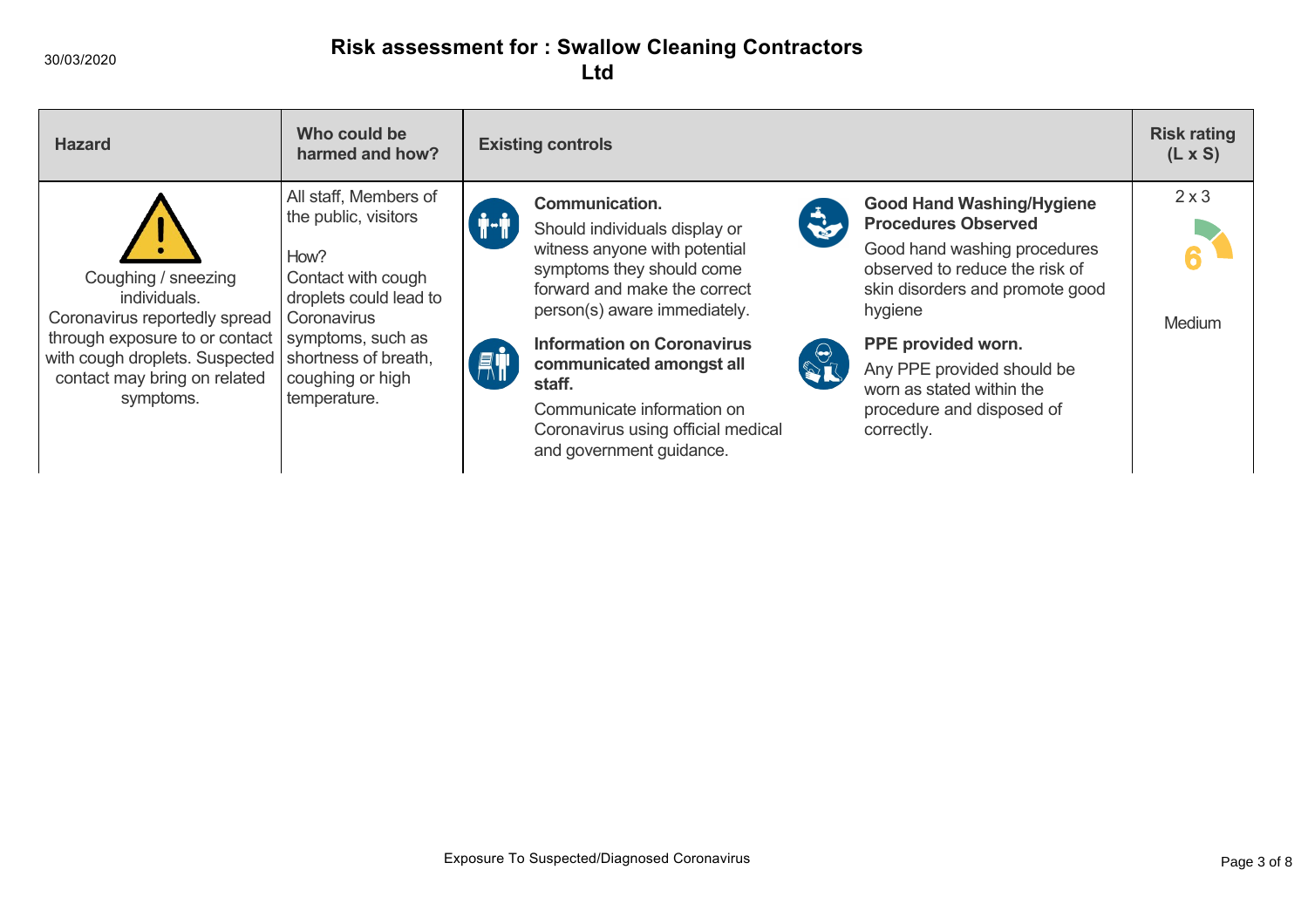| <b>Hazard</b>                                                                                                                                                   | Who could be<br>harmed and how?                                                                                                                                                                       | <b>Existing controls</b>                                                                                                                                                                                                                                                                                                                                                                                                                                                                                                                                                                                                                                                                                                                                                                                                                        |                        |
|-----------------------------------------------------------------------------------------------------------------------------------------------------------------|-------------------------------------------------------------------------------------------------------------------------------------------------------------------------------------------------------|-------------------------------------------------------------------------------------------------------------------------------------------------------------------------------------------------------------------------------------------------------------------------------------------------------------------------------------------------------------------------------------------------------------------------------------------------------------------------------------------------------------------------------------------------------------------------------------------------------------------------------------------------------------------------------------------------------------------------------------------------------------------------------------------------------------------------------------------------|------------------------|
| Employees visiting clients.<br>Those individuals whose work<br>would constitute potential<br>exposure to those carrying the<br>virus as part of their job role. | All staff, Contractors,<br>Members of the public,<br>visitors<br>How?<br>Spread of the virus.<br>Displaying virus<br>symptoms including<br>coughing, raised<br>temperature or<br>shortness of breath. | <b>Decline work with suspected</b><br>carriers.<br>Staff should feel that declining to<br>work where symptoms are evident<br>or have been reported can be<br>discussed.<br>Lone Workers contactable.<br>Lone Workers contactable by mobile phone to ensure that there are no health<br>& safety issues. Lone workers can also have constant access to call staff<br>should they show symptoms of Coronavirus or come in contact with those<br>displaying mild symptoms.<br>PPE Issued, Worn & Kept In<br><b>Reporting procedures</b><br><b>Good Condition</b><br>followed.<br>Ť"Ť<br>PPE Issued, Worn & Kept In<br>Those experiencing symptoms or<br><b>Good Condition</b><br>who have come in to contact with<br>those that have should call 111 for<br>further advice and guidance on<br>next steps, including potential<br>self-containment. | $3 \times 3$<br>Medium |
| <b>Filling/Carrying Refuse Bags</b><br>Risk of injury due to hazards<br>along the route. Bags can tear<br>leading to spillage of load.                          | All staff                                                                                                                                                                                             | PPE Issued, Worn & Kept In<br><b>Good Condition</b><br>PPE Issued, Worn & Kept In<br><b>Good Condition</b>                                                                                                                                                                                                                                                                                                                                                                                                                                                                                                                                                                                                                                                                                                                                      | $1 \times 1$<br>Low    |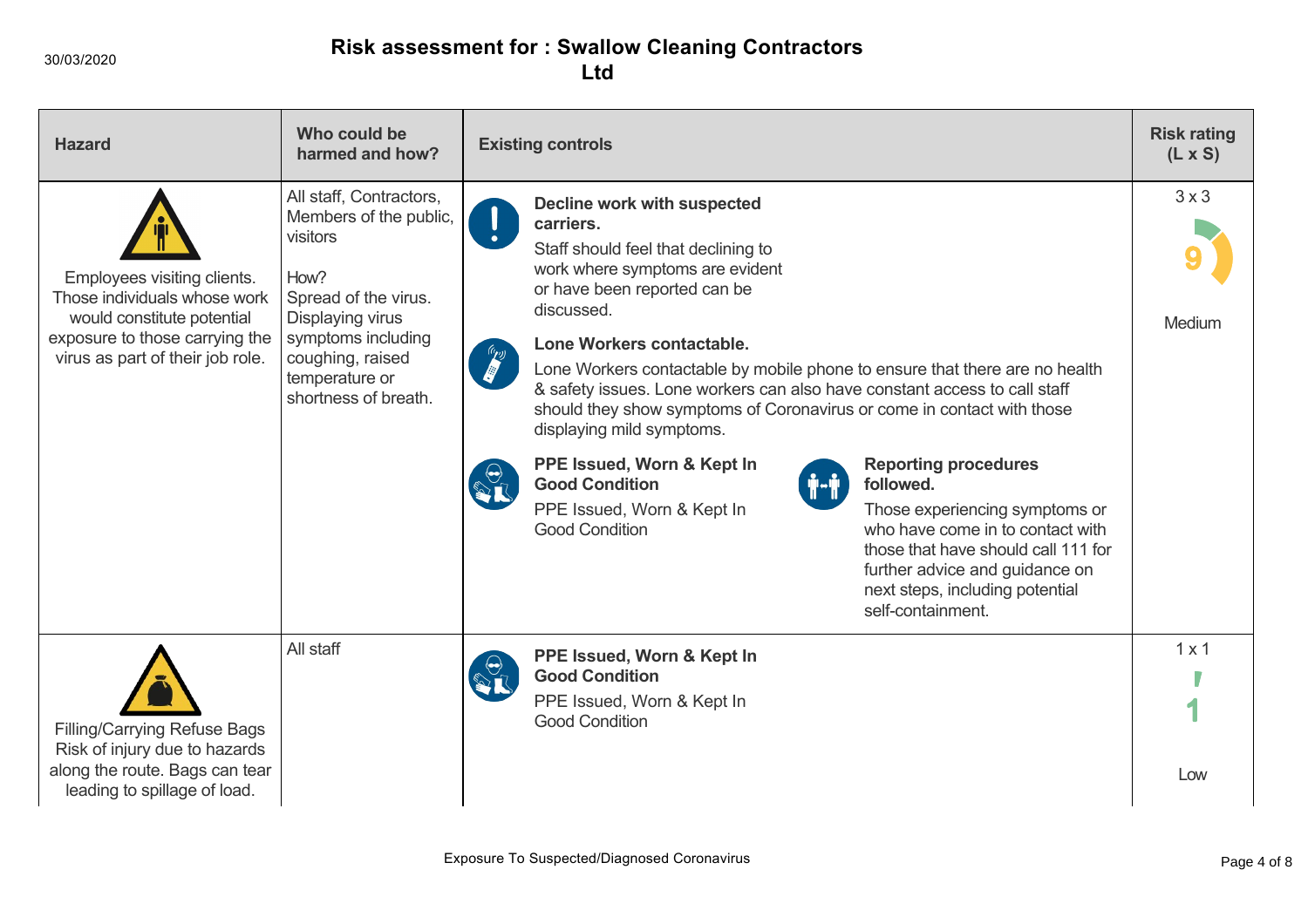| <b>Hazard</b>                                                                                                                                                                                                                                                                                                                                                                                                                                                                                                                              | Who could be<br>harmed and how?                                                                                                                                                                    | <b>Existing controls</b>                                                                                                                                                                                                                                                                                                                                                                                                                                                                                                                                                                                                                                                                                                                                                        | <b>Risk rating</b><br>$(L \times S)$ |
|--------------------------------------------------------------------------------------------------------------------------------------------------------------------------------------------------------------------------------------------------------------------------------------------------------------------------------------------------------------------------------------------------------------------------------------------------------------------------------------------------------------------------------------------|----------------------------------------------------------------------------------------------------------------------------------------------------------------------------------------------------|---------------------------------------------------------------------------------------------------------------------------------------------------------------------------------------------------------------------------------------------------------------------------------------------------------------------------------------------------------------------------------------------------------------------------------------------------------------------------------------------------------------------------------------------------------------------------------------------------------------------------------------------------------------------------------------------------------------------------------------------------------------------------------|--------------------------------------|
| Individuals returning from<br>affected regions.<br>Tourists or visitors returning<br>from Wuhan or Hubei Province<br>in China, those returning with<br>advised symptoms from<br>Macau, Hong Kong, Thailand,<br>Japan, Taiwan, Singapore,<br>Republic of Korea or Malaysia<br>within the last 14 days or<br>anyone who has had direct<br>contact with those diagnosed<br>or returning from other<br>reported affected areas such<br>as Iran, specified lock down<br>areas in Northern Italy or<br>special care zones within<br>South Korea. | All staff, Members of<br>the public, Student /<br>pupil, visitors<br>How?<br>Individuals may be<br>subject to high<br>temperatures,<br>coughing or shortness<br>of breath. (Even mild<br>symptoms) | <b>Medical Quarantine.</b><br>14 day assisted quarantine may<br>be enforced at the local medical<br>facility. Contact with your line<br>manager should be made on<br>returning from affected areas and<br>on the return to work.<br><b>Restrict Access.</b><br>Staff or visitors returning from affected areas should be asked not to visit the<br>premises or ideally leave the house without further medical guidance. Such<br>individuals should go under self containment for 14 days with no contact with<br>others.<br>Self-Isolation.<br><u> A</u><br>Those returning from affected areas should impose self-isolation and call NHS<br>111 / GP for further advice. (Whether displaying symptoms or not).<br>Self-containment would be advised by Public Health England. | $1 \times 3$<br>Low                  |
| Infection (from people)<br>Risk of ill health/disease/death<br>due to exposure to infectious<br>agents/pathogens from persons<br>at work                                                                                                                                                                                                                                                                                                                                                                                                   | All staff                                                                                                                                                                                          | <b>Reporting Procedures</b><br><b>Social Distancing</b><br><b>Followed</b><br>Avoid gatherings, non-essential<br><b>Reporting Procedures Followed</b><br>use of public transport, work from<br>home, keep 2 metres apart                                                                                                                                                                                                                                                                                                                                                                                                                                                                                                                                                        | $1 \times 1$<br>Low                  |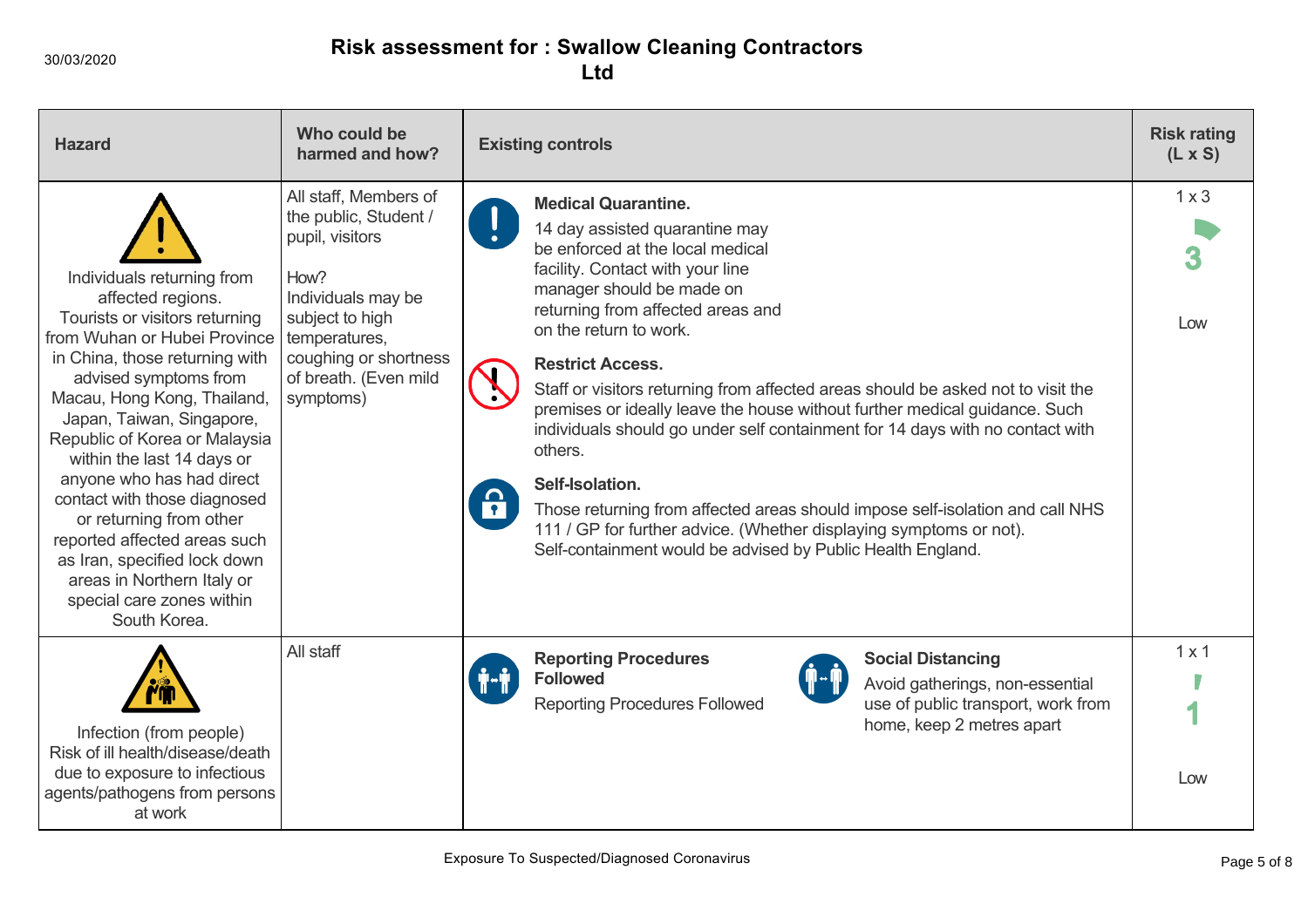#### **Further control measures**

None required

### **Operating procedures**

Those returning from affected regions or those concerned that they have come into contact with those displaying symptoms should call 111 (NHS England) for further medical advice, which may include / result in self-containment for a minimum of 14 days paid absence.

For individuals displaying symptoms, reduce potential spread by leaving the workplace or client premises and return home immediately. Contact should be made with the internal HR department and NHS 111 for further guidance.

Contact should be made to your internal HR Department both on returning from affected areas (China, Hubei Province, Thailand, Japan, Republic of Korea, Hong Kong, Taiwan, Singapore, Malaysia, Macau, Iran, specified lockdown areas in northern italy and 'special care zones' in South Korea) and/or returning to work following 14 day quarantine. The HR department may opt to extend the period of quarantine before returning to work. Updates to named areas of concern can be found at https://www.gov.uk/guidance/wuhan-novel-coronavirus-information-for-the-public? gclid=EAIaIQobChMIrvebj5Pv5wIVRbDtCh0auwlwEAAYASAAEgLwGvD\_BwE

Self-containment would include staying at home in a well ventilated room, with access to clean, potable water. Those helping with grocery drop offs etc. should not enter the premises and those living with the potentially affected should keep within 3ft (1 meter) and leave as soon as possible. For industries where larger congregations of people or churn of the general public (including at risk groups) are present and displaying symptoms. The congregation (e.g. School) should be sent home immediately.

High risk groups would include those of an advanced age, reduced immune systems and those with long-term conditions like diabetes, cancer and chronic lung disease.

In order to reduce the risk of the spread of Coronavirus infections, basic preventative measures are advised for the public, including: good respiratory hygiene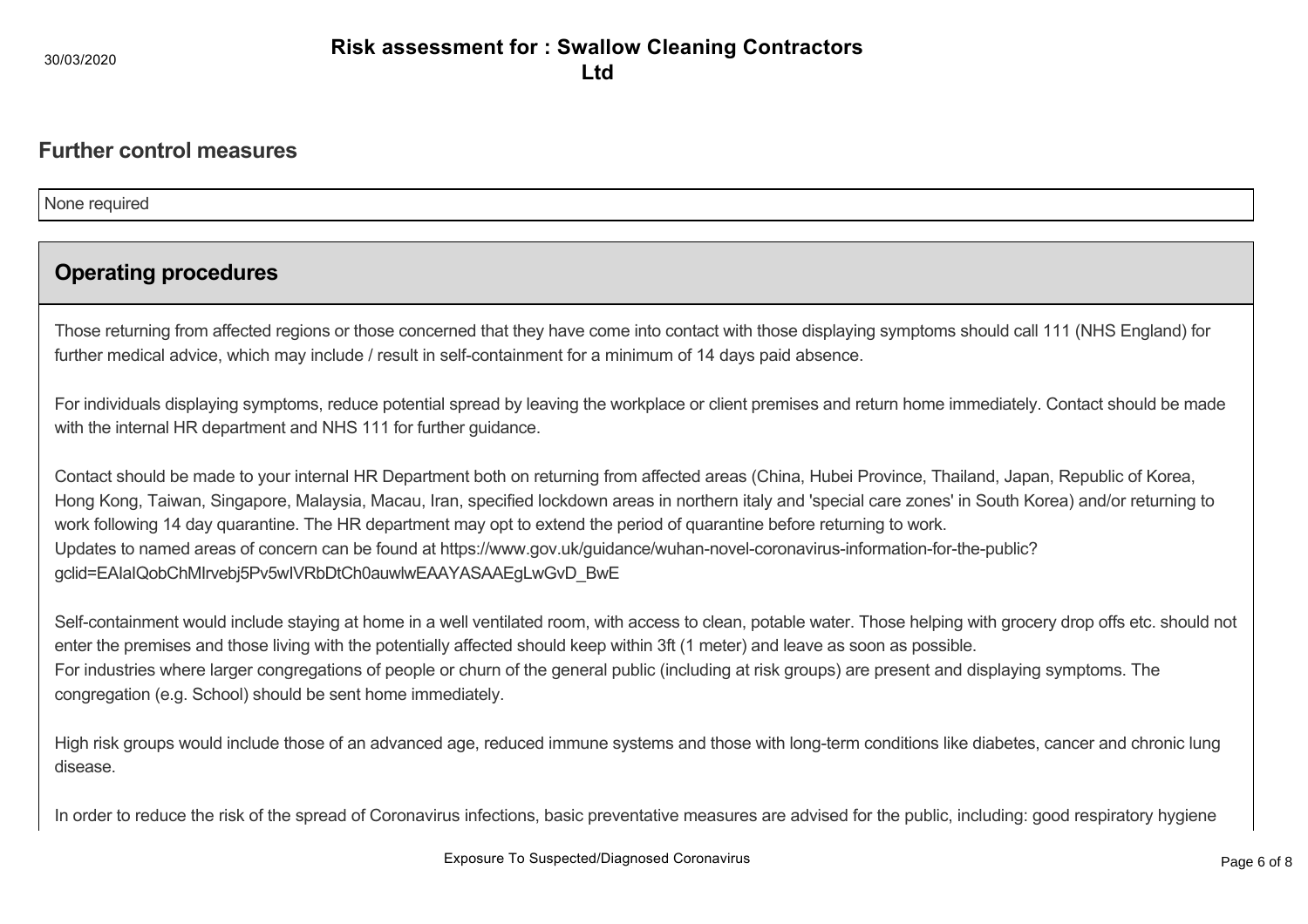and respiratory etiquette; frequent careful hand washing; avoiding touching one's eyes, mouth and nose; sanitary disposal of oral and nasal discharges as well as avoiding contact with sick people. (European Centre for Disease Prevention and Control) Any hand washes or santisers should be purchased and claimed for via the internal expense system.

Mask Use -

- If you are healthy, you only need to wear a mask if you are taking care of a person with suspected 2019-nCoV infection.
- Wear a mask if you are coughing or sneezing.
- Masks are effective only when used in combination with frequent hand-cleaning with alcohol-based hand rub or soap/water.
- If you wear a mask, then you must know how to use it and dispose of it properly.

The company should introduce an internal contingency plan, should a report or outbreak occur. This would include home working, communication of operations to both internal and external individuals, procedures for staff returning from quarantine and if any activity can be outsourced to ensure productivity is maintained.